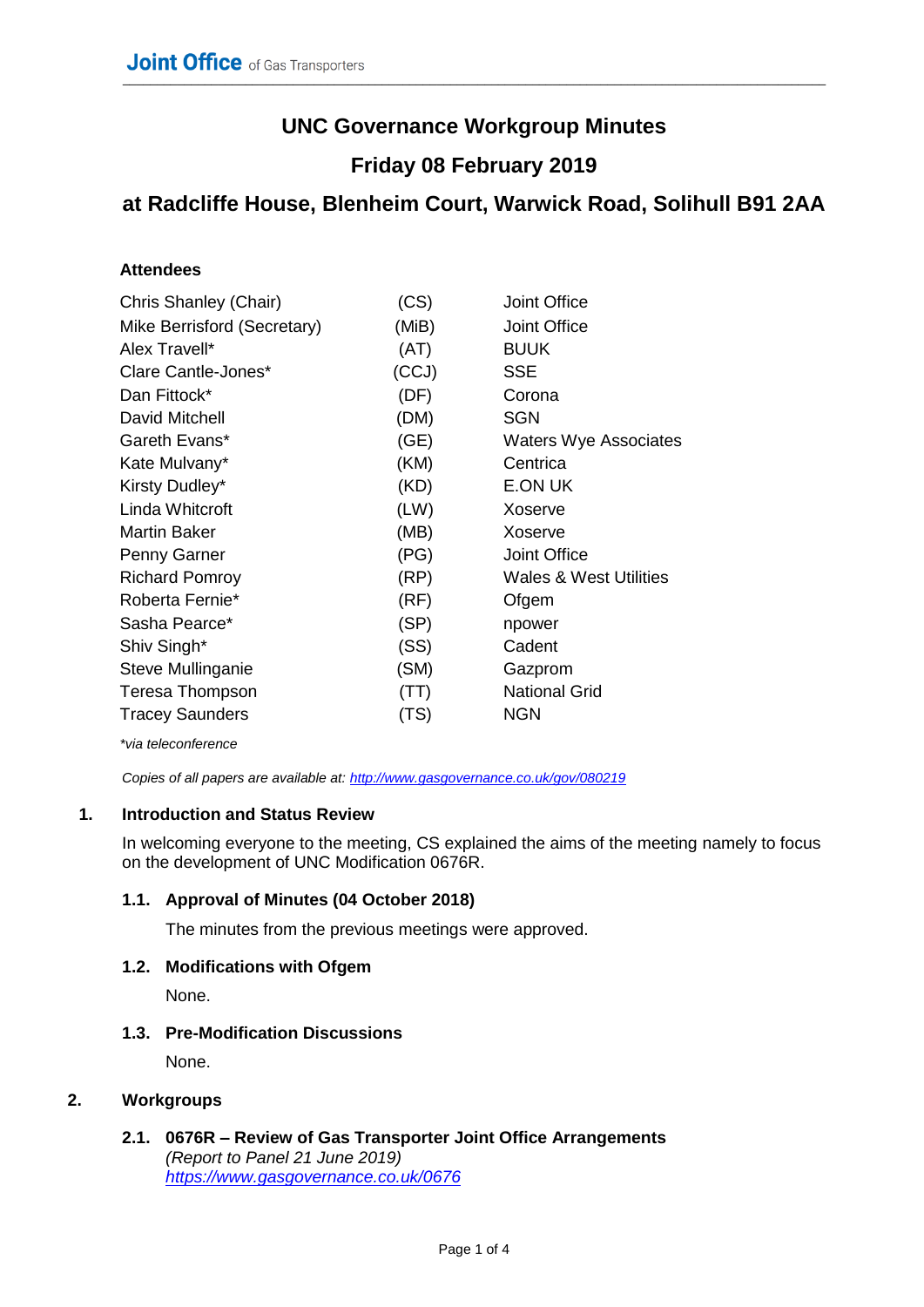#### **3. BEIS/Ofgem Energy Codes Governance Review**

PG advised that she and a colleague (C Shanley) from the Joint Office had attended the recent BEIS/Ofgem meeting (Monday 04 February 2019) on behalf of the Joint Office in its role as Code Administrator during which several industry parties had provided presentations on aspects they believed should be considered as part of the review

PG highlighted that the meeting had been well attended and then went on to provide a brief summary of the key elements of the meeting, during which the Workgroup debated and noted the following key aspects:

- There seemed to be little clear BEIS/Ofgem strategy at this stage;
- BEIS are considering a range of potential changes;
	- o Process and Code 'Best Practice' improvements;
	- o Potential reform/consolidation of the existing eleven (11) Codes Elexon proposed as part of their presentation that that the industry could go down to three (3) Codes (retail, wholesale and networks);
	- o Making Code Administrators into Code Managers that would be able to raise Modifications and/or have responsibility for performance assurance;
	- o Radical (fundamental) move toward a principle based Code process (similar to the Australian market model);
- BEIS/Ofgem consultation to commence from May 2019;
- Initial 'feel' suggests that the meeting was electricity market concentric with a lack of clarity around what is actually wrong with the UK Gas Market (i.e. why the need for change?);
	- $\circ$  The Workgroup notes that the perception is that the gas arena is complicated which whilst possibly correct, it is not necessarily something that could be easily improved;
	- o The Workgroup wondered whether a move to a contract/principles led regulatory approach might be preferable – however, it was also noted that this could potentially lead to a lack of regulation supported by over bearing guidance;
- The Code Administrators Code of Practice group was not referred to and could play a key/new role in relation to code process improvements and sharing of best practice;
- Recognition that adopting a principle driven regulation approach for a new Code (i.e. similar to the 28 page REC Code) is easier than attempting to change the UNC processes, especially baring in mind that the current UNC (the Code) is circa 800+ pages;
	- $\circ$  The Workgroup recognised that whilst improvements could be made to the current UNC processes, care would be needed to avoid ending up with an inferior position for the UK Gas Market;
- The Workgroup recognises that whilst a more commercial based process would work in theory, in practice the Gas Market is working adequately as is and the industry could always make further enhancements going forwards;
- It was noted that Denton Lawyers had an interesting view on the BEIS/Ofgem proposals at the meeting;
	- $\circ$  Questions raised (which remain to be answered), over who is the ultimate arbitrator of Code legal text changes;
- In noting that the Elexon presentation was helpful the majority of other presentations lacked substance and clarity around where the industry goes from here;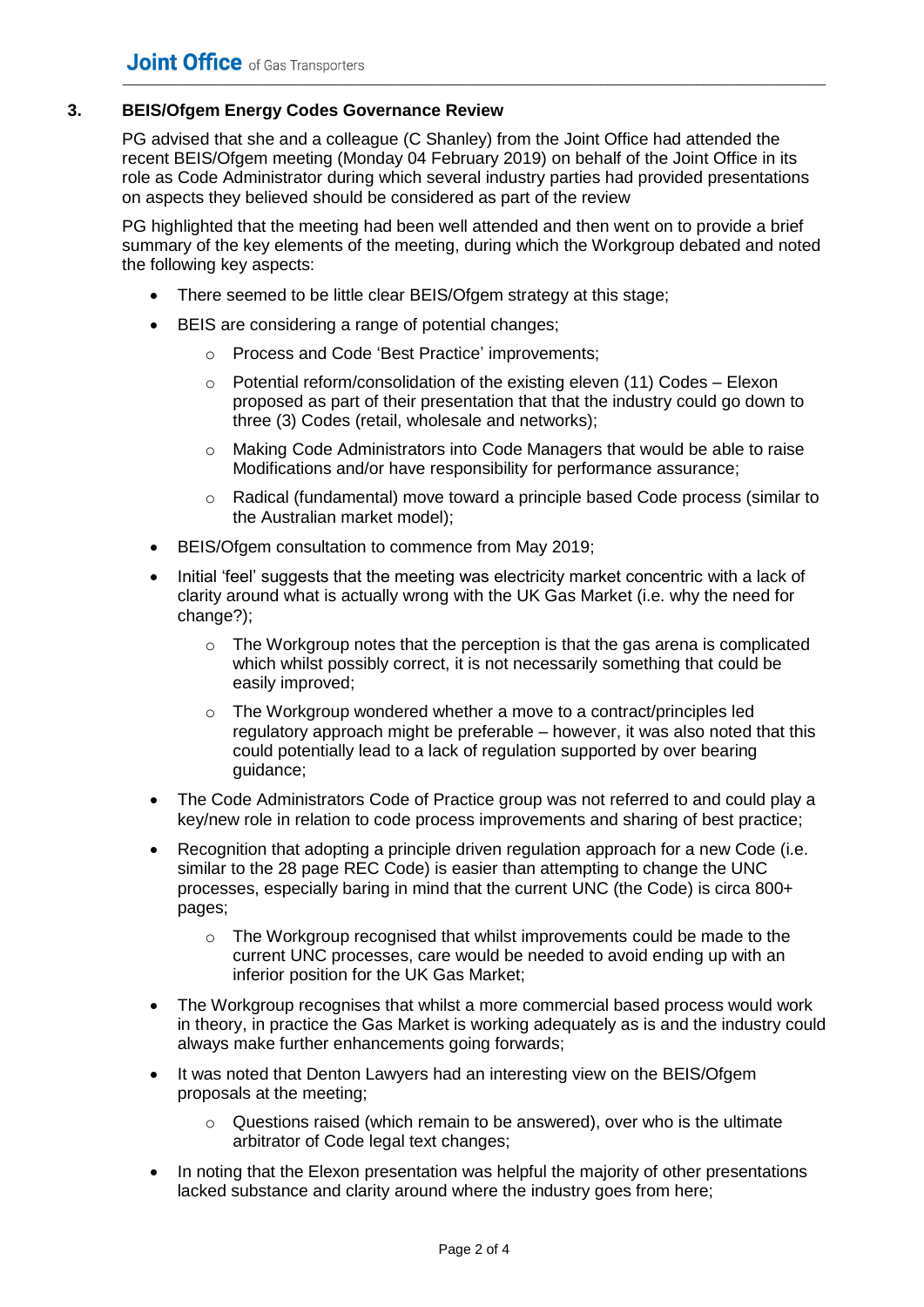- In observing that Ofgem believe the workshop had been useful to allow industry participants to share ideas and highlight areas for potential improvement, RF advised that she would feedback today's discussions to her Ofgem colleagues, and
- The next BEIS/Ofgem Workshop is scheduled to take place on Monday 18 February 2019 and a Webinar will also be available to anyone who could not attend either of the two sessions.

**New Action 0201:** *Reference BEIS/Ofgem Workshop -* **Ofgem (RF) to provide a link to the 04 February 2019 workshop material for inclusion within the 08 February 2019 Governance Workgroup meeting minutes.**

#### **4. Review and Development of Issues Log**

Consideration deferred.

#### **5. Review of Outstanding Actions**

None to consider.

#### **6. Next Steps**

CS briefly summarised the next steps as being:

- Continue to monitor the BEIS/Ofgem Energy Codes Governance Review developments and proposals, and
- Continued development of 0676R Workgroup proposals.

#### **7. Any Other Business**

None.

#### **8. Diary Planning**

*Further details of planned meetings are available at: <https://www.gasgovernance.co.uk/events-calendar/month>* 

Workgroup meetings will take place as follows:

| Time / Date                   | Venue                                                                        | <b>Workgroup Programme</b>                                                                                    |
|-------------------------------|------------------------------------------------------------------------------|---------------------------------------------------------------------------------------------------------------|
| 10:30 Friday<br>08 March 2019 | Radcliffe House, Blenheim<br>Court, Warwick Road, Solihull<br><b>B91 2AA</b> | Standard Workgroup Agenda, plus<br><b>BEIS/Ofgem Update</b><br>Consideration of 0676R<br>Workgroup proposals. |